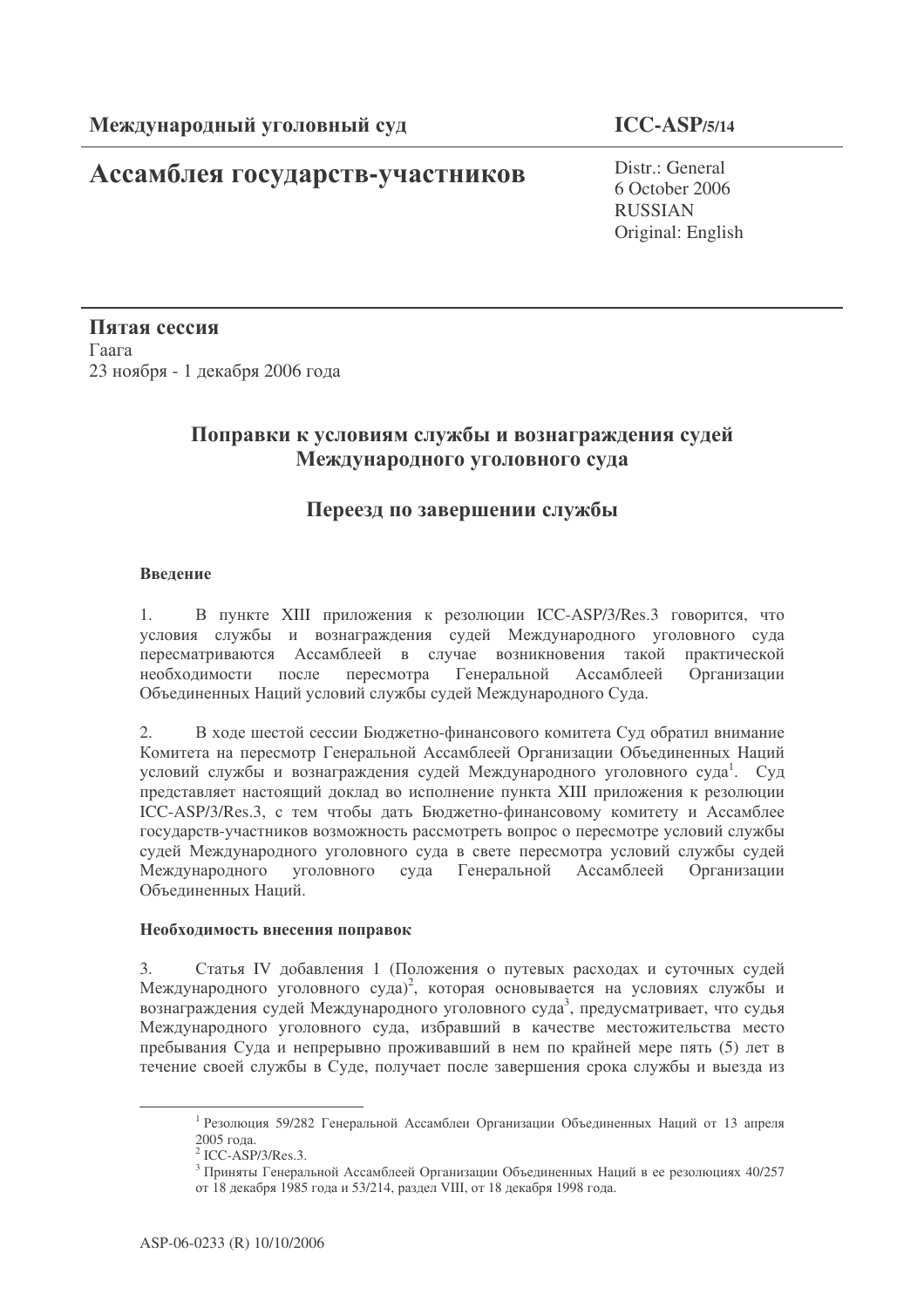Нидерландов единовременную сумму, эквивалентную восемнадцати (18) неделям чистого годового базового вознаграждения. В ней далее предусматривается, что судья, избравший в качестве местожительства место пребывания Суда и непрерывно проживавший в нем девять (9) лет или более в течение своей службы в Суде, получает после завершения срока службы и выезда из Нидерландов сумму, эквивалентную двадцати четырем (24) неделям чистого годового базового вознаграждения.

В своей резолюции 59/282 от 13 апреля 2005 года Генеральная Ассамблея  $4.$ Организации Объединенных Наций внесла изменения в условия службы судей Международного Суда, включив положения о том, что ретроактивно с 1 января 2005 года те члены Суда, которые избрали основным местом проживания Гаагу и в период своей службы в Суде действительно проживали там непрерывно в течение менее 5 лет, имеют право на получение по истечении их срока службы и в связи с переездом за пределы Нидерландов единовременного пособия, пропорционально определенного исходя из максимальной суммы в размере оклада за 18 недель, рассчитываемого на основе годового чистого базового оклада, которая выплачивается членам Суда, проработавшим непрерывно 5 лет.

 $5<sub>1</sub>$ Генеральная Ассамблея также постановила, что те члены Суда, которые аналогичным образом избрали основным местом проживания Гаагу и действительно непрерывно проживали там в течение более 5, но менее 9 лет, имеют право на получение по истечении их срока службы и в связи с переездом за пределы Нидерландов единовременного пособия, пропорционально определенного исходя из максимальной суммы в размере оклада за 24 недели, рассчитываемого на основе годового чистого базового оклада, которая выплачивается членам Суда. проработавшим непрерывно 9 или более лет.

6. В этой связи Суд хотел бы отметить, что в результате упомянутых выше поправок, внесенных Генеральной Ассамблеей Организации Объединенных Наций, судьи Международного суда более не обязаны иметь завершенный пятилетний срок службы, для того чтобы им оплачивались расходы по переезду после завершения службы. Кроме того, теперь судьям, проработавшим полный пятилетний срок, но менее девяти лет, оплачиваются расходы по переезду после окончания службы в соответствующей пропорции из расчета максимум 24 недель чистого годового базового оклада. Соответственно, Бюджетно-финансовый комитет, возможно, пожелает рекомендовать Ассамблее государств-участников привести условия службы судей Международного уголовного суда в соответствие с условиями службы судей Международного Суда путем внесения изменений в статью IV добавления 1 к приложению к резолюции ICC-ASP/3/Res.3, которая будет формулироваться следующим образом:

«Судья, избравший в качестве местожительства место пребывания Суда и непрерывно проживавший в нем менее пяти (5) лет в течение своей службы в Суде, получает после завершения срока службы и выезда из Нидерландов единовременную сумму, устанавливаемую пропорционально из расчета максимум восемнадцати (18) недель чистого ГОЛОВОГО базового вознаграждения. Кроме того, судья, избравший в качестве местожительства место пребывания Суда и непрерывно проживавший в нем пять (5) лет или более, но менее левяти (9) лет в течение непрерывного срока службы, получает после завершения службы и выезда из Нидерландов единовременную сумму, устанавливаемую пропорционально из расчета максимум двадцати четырех (24) недель чистого годового базового вознаграждения<sup>4</sup>. Судья, избравший в

<sup>4</sup> Новая формулировка соответствует формулировке, содержащейся в резолюции 59/282 Генеральной Ассамблеи Организации Объединенных Наций от 13 апреля 2005 года.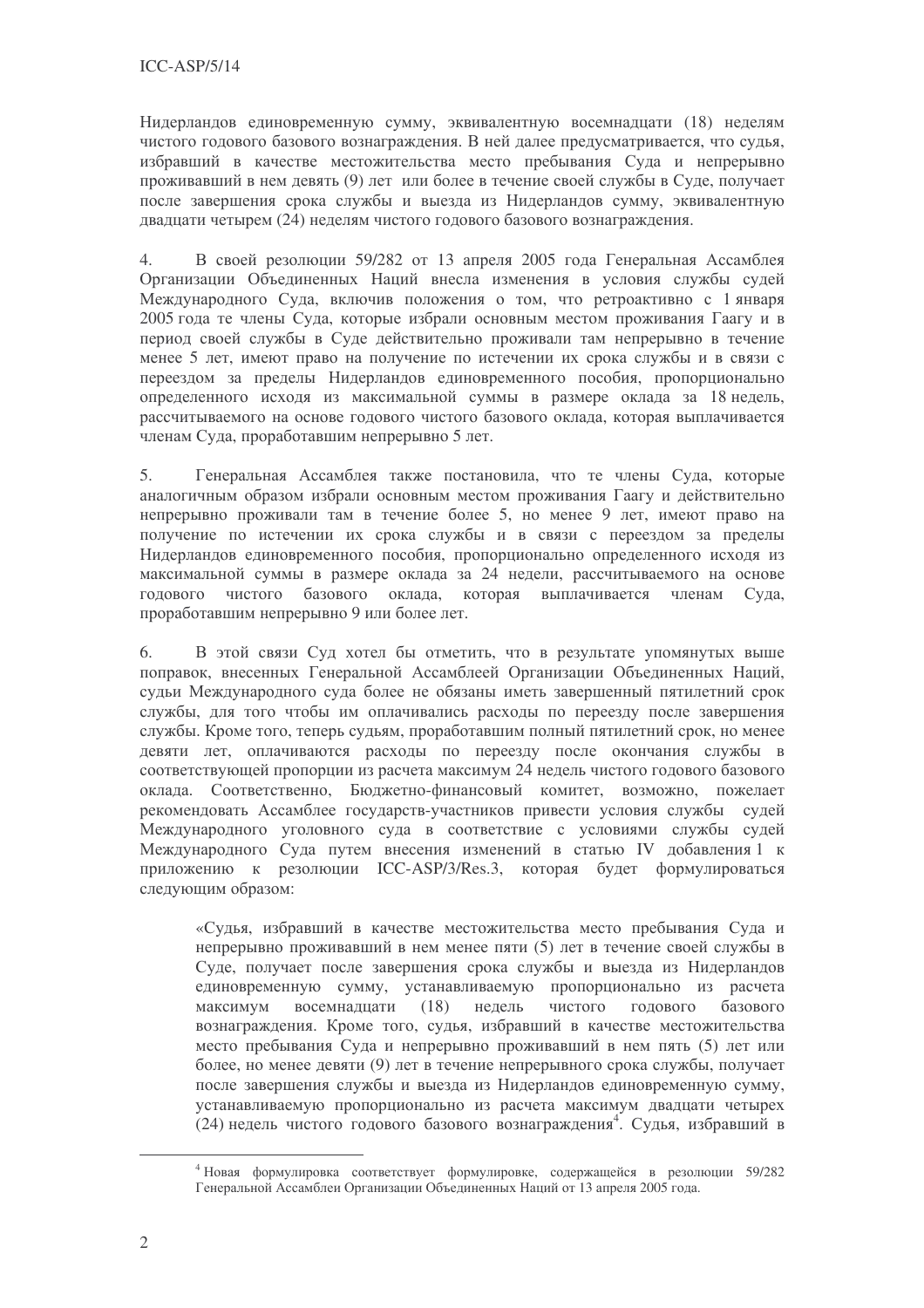качестве местожительства место пребывания Суда и непрерывно проживавший в нем девять (9) лет или более в течение своей службы в Суде, получает после завершения службы и выезда из Нидерландов сумму, эквивалентную двадцати четырем (24) неделям чистого годового базового вознаграждения»<sup>5</sup>

### Финансовые последствия

Если Ассамблея государств-участников решит одобрить эту поправку,  $7.$ формулировка которой согласуется с формулировкой резолюции Генеральной Ассамблеи Организации Объединенных Наций, то последствия такого переезда для бюджета по программам в расчете на одного судью, который уже завершил работу в Суде и которому необходимо оплатить расходы в случае его выезда за пределы Нидерландов, будут составлять 17 308 евро. Эти расходы будут покрываться за счет имеющихся ресурсов.

В приведенной ниже таблице указаны суммы, которые будут выплачиваться 8. одному судье в связи с переездом на другое место после соответствующего количества полных лет службы до и после принятия предложенной поправки.

9. Поскольку эти расходы нельзя покрыть за счет обычного бюджета по программам Секретариата, Суд предлагает на ежегодной основе включать оценочные суммы расходов на такие переезды в предлагаемый бюджет. Коль скоро невозможно предсказать, как много судей пожелают завершить службу в течение следующего года, и в целях обеспечения согласованности своей бухгалтерской политики, Суд предлагает, чтобы такие расходы ежегодно начислялись на счета нарастающим итогом и покрывались за счет бюджетных средств того года, в котором они начислялись. В настоящее время начисление расходов является непростой задачей, поскольку право на возмещение расходов появляется только по истечении пяти лет службы, тогда как начисление расходов с использованием предлагаемого метода будет носить вполне транспарентный характер и явится менее сложным в управлении.

| Количество полных лет       | Пособие на переезд | Пособие на переезд |
|-----------------------------|--------------------|--------------------|
| службы                      | по завершении      | по завершении      |
|                             | службы в настоящее | службы в           |
|                             | время (в евро)     | соответствии с     |
|                             |                    | предлагаемым       |
|                             |                    | вариантом (в евро) |
|                             | $\theta$           | 6923               |
| $\mathcal{D}_{\mathcal{L}}$ | $\Omega$           | 13 8 46            |
| 3                           | $\theta$           | 20 769             |
| 4                           | $\Omega$           | 27 692             |
| 5                           | 62 308             | 34 615             |
| 6                           | 62 308             | 55 385             |
|                             | 62 308             | 64 615             |
| 8                           | 62 308             | 73 846             |
| и более                     | 83 077             | 83 077             |

<sup>&</sup>lt;sup>5</sup> Оригинальный текст взят из статьи IV положений о путевых расходах и суточных судей Международного уголовного суда (добавление 1 к приложению к резолюции ICC-ASP/3/Res.3).